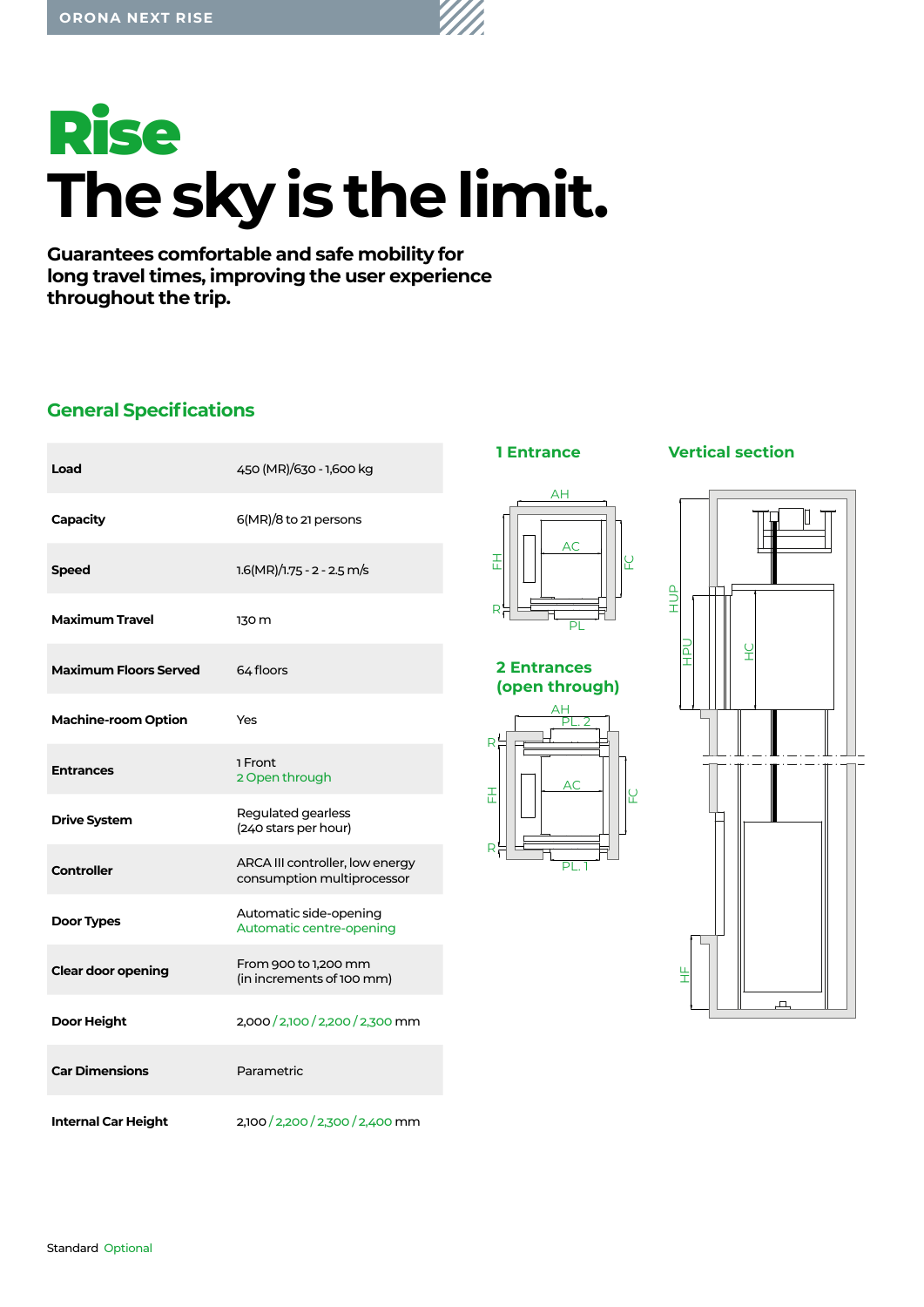# **Customised solution, examples of dimensions\***

|                                                              |                          |              |                    |                           |                       | Lift Shaft <sup>o</sup> (mm)* |                             |                          |                 |                                |                                 |                                                       |                    |  |  |  |  |
|--------------------------------------------------------------|--------------------------|--------------|--------------------|---------------------------|-----------------------|-------------------------------|-----------------------------|--------------------------|-----------------|--------------------------------|---------------------------------|-------------------------------------------------------|--------------------|--|--|--|--|
|                                                              | <b>Load / Capacity</b>   |              |                    | Car (mm)                  |                       | <b>Side-opening doors</b>     | <b>Centre-opening doors</b> |                          |                 |                                |                                 |                                                       |                    |  |  |  |  |
|                                                              |                          |              |                    |                           | <b>PL</b>             |                               | <b>Entrance</b>             |                          |                 |                                |                                 |                                                       | <b>HUP</b>         |  |  |  |  |
| <b>Speed</b>                                                 | កំកំកំ<br><b>Persons</b> | Q<br>Load    | <b>AC</b><br>Width | <b>FC</b><br><b>Depth</b> | Clear<br>open-<br>ing | <b>Accessibility</b>          | No. of entrances            | AH <sup>1</sup><br>Width | FH <sup>2</sup> | AH <sup>1</sup><br>Depth Width | FH <sup>3</sup><br><b>Depth</b> | <b>HF</b><br>Pit                                      | Head-<br>room      |  |  |  |  |
| $1.75 \text{ m/s}$<br>$2 \, \text{m/s}$<br>$2.5 \text{ m/s}$ |                          | 630 kg       |                    |                           |                       |                               |                             | 1                        |                 | 1,900                          |                                 | 1,800                                                 |                    |  |  |  |  |
|                                                              | 8                        |              | 1,100              | 1,400                     | 900                   |                               | $2x180^\circ$               | 1,850                    | 2,000           | 1,950                          | 1,950                           | 1,685 <sup>4</sup><br>1,790 <sup>5</sup><br>$2,150^6$ |                    |  |  |  |  |
|                                                              |                          |              |                    |                           | 900                   | ကိုက                          | 1                           |                          | 1,900           | 2,100                          | 1,800                           |                                                       |                    |  |  |  |  |
|                                                              | 10                       | 800 kg 1,350 |                    | 1,400                     |                       |                               | $2x180^\circ$               | 2,100                    | 2,000           |                                | 1,950                           |                                                       |                    |  |  |  |  |
|                                                              | 13                       | 1,000        | 1,600              | 1,400                     | 1,000                 |                               | 1                           | 2,350<br>1,850           | 1,900           | 2,350<br>2,150                 | 1,800                           |                                                       |                    |  |  |  |  |
|                                                              |                          |              |                    |                           |                       |                               | $2x180^\circ$               |                          | 2,000           |                                | 1,950                           |                                                       |                    |  |  |  |  |
|                                                              |                          | kg           | 1,100              | 2,100                     | 1,000                 |                               | 1                           |                          | 2,400           |                                | 2,350                           |                                                       | 4,430 <sup>7</sup> |  |  |  |  |
|                                                              |                          |              |                    |                           |                       |                               | $2x180^\circ$               |                          | 2,550           |                                | 2,450                           |                                                       | $4,570^{8}$        |  |  |  |  |
|                                                              | 17                       | 1,275        | 2,000              | 1,400                     | 1,100                 |                               | ı                           | 2,800                    | 1,900           | 2,800                          | 1,800                           |                                                       |                    |  |  |  |  |
|                                                              |                          |              |                    |                           |                       |                               | $2x180^\circ$               |                          | 2,000           |                                | 1,950                           |                                                       | $4,800^9$          |  |  |  |  |
|                                                              |                          | kg           | 1,200              | 2,300                     | 1,100                 |                               | $\mathbf{I}$                | 2,000                    | 2,600           | 2,350                          | 2,550                           | 1,905 <sup>4</sup>                                    |                    |  |  |  |  |
|                                                              |                          |              |                    |                           |                       | ဂိဂိဂိုလွှ                    | $2x180^\circ$               |                          | 2,750           |                                | 2,650                           | 2,0055                                                |                    |  |  |  |  |
|                                                              |                          | 1,600        | 2,100              | 1,600                     | 1,100                 |                               | $\mathbf{I}$                | 2,900                    | 1,950           | 2,900                          | 1,900                           |                                                       |                    |  |  |  |  |
|                                                              | 21                       |              |                    |                           |                       |                               | $2x180^\circ$               |                          | 2,100           |                                | 2,050                           | 2,150 <sup>6</sup>                                    |                    |  |  |  |  |
|                                                              |                          | kg           | 1,400              | 2,400                     | 1,200                 |                               | 1                           | 2,200                    | 2,700           |                                | 2,650                           |                                                       |                    |  |  |  |  |
|                                                              |                          |              |                    |                           |                       |                               | $2x180^\circ$               |                          | 2,850           | 2,550                          | 2,750                           |                                                       |                    |  |  |  |  |

0 Minimum plumb measurements.

- 1 Considered without safety gear at counterweight (35 mm clearance to door frame). In the case of safety gear at counterweight (98 mm clearance
- to door frame).
- 2 Lift shaft depth with door tracks projecting 60 mm on the landing (adapted to space 50).
- 3 Lift shaft depth with door tracks projecting 40 mm on the landing (adapted to space 34).
- 4 (1.75m/s, Q≤1250kg) HF minimum (HF=BC+1585) Table BC=100
- 5 (2m/s, Q≤1250kg) HF minimum (HF=BC+1690) Table BC=100 (2m/s, Q>1250kg) HF minimum (HF=BC+1905) Table BC=100
- 6 (2,5m/s) HF minimum (HF=BC+2050) Table BC=100
- 7 (1.75m/s) Minimum HUP (HUP=HCext+2130) \*Table HC=2,300, with sliding shoes.
- 8 (2m/s) Minimum HUP (HUP=HCext+2270) \*Table HC=2,300.
- 9 (2.5m/s) Minimum HUP (HUP=HCext+2500) \*Table HC=2,300.

Car width

\* The information is not contractually binding and is subject to the conditions of the shaft

### **Customised car dimensions**

|    |                                                                                            |    |    |    |    |    |    |    | 21 | 20 | 18 |     |    | 2,100 |     |  |  |                                                       |  |
|----|--------------------------------------------------------------------------------------------|----|----|----|----|----|----|----|----|----|----|-----|----|-------|-----|--|--|-------------------------------------------------------|--|
|    |                                                                                            |    |    |    |    |    |    | 21 | 20 | 18 | 17 |     |    | 2,000 |     |  |  |                                                       |  |
|    |                                                                                            |    |    |    |    |    | 21 | 20 | 19 | 17 | 16 |     |    | 1,900 |     |  |  |                                                       |  |
|    |                                                                                            |    |    |    |    | 21 | 20 | 19 | 18 | 16 | 15 |     |    | 1,800 |     |  |  |                                                       |  |
|    |                                                                                            |    |    |    | 21 | 20 | 19 | 18 | 16 | 15 | 14 |     |    | 1,700 |     |  |  |                                                       |  |
|    |                                                                                            |    |    | 21 | 21 | 19 | 18 | 16 | 15 | 14 | 13 | 12  |    | 1,600 |     |  |  |                                                       |  |
|    |                                                                                            | 21 | 21 | 19 | 18 | 17 | 17 | 15 | 14 | 13 | 13 | 11. |    | 1,500 |     |  |  |                                                       |  |
| 21 | 21                                                                                         | 20 | 19 | 28 | 17 | 16 | 15 | 14 | 13 | 13 | 12 | 11  | 10 | 1,400 |     |  |  |                                                       |  |
| 20 | 19                                                                                         | 18 | 17 | 16 | 16 | 15 | 14 | 13 | 12 | 11 | 10 | 9   | 8  | 1,300 |     |  |  |                                                       |  |
| 19 | 18                                                                                         | 17 | 16 | 15 | 14 | 13 | 13 | 12 | 11 | 10 | 9  | 9   | 8  | 1,200 |     |  |  |                                                       |  |
|    |                                                                                            | 15 | 14 | 13 | 13 | 12 | 11 | 11 | 10 | 9  | 8  | 8   |    | 1,100 |     |  |  |                                                       |  |
|    |                                                                                            |    |    | 12 | 12 | 11 | 10 | 10 | 9  | 8  |    |     |    | 1,000 |     |  |  |                                                       |  |
|    |                                                                                            |    |    | 11 | 10 | 10 | 9  | 8  | 8  |    |    |     |    | 900   |     |  |  |                                                       |  |
|    | 2,500 2,400 2,300 2,200 2,200 2,000 1,900 1,800 1,700 1,600 1,500 1,400 1,300 1,200 mm 800 |    |    |    |    |    |    |    |    |    |    |     |    |       | 900 |  |  | 1,000   1,100   1,200   1,300   1,400   1,500   1,600 |  |

### Car depth Clear door opening